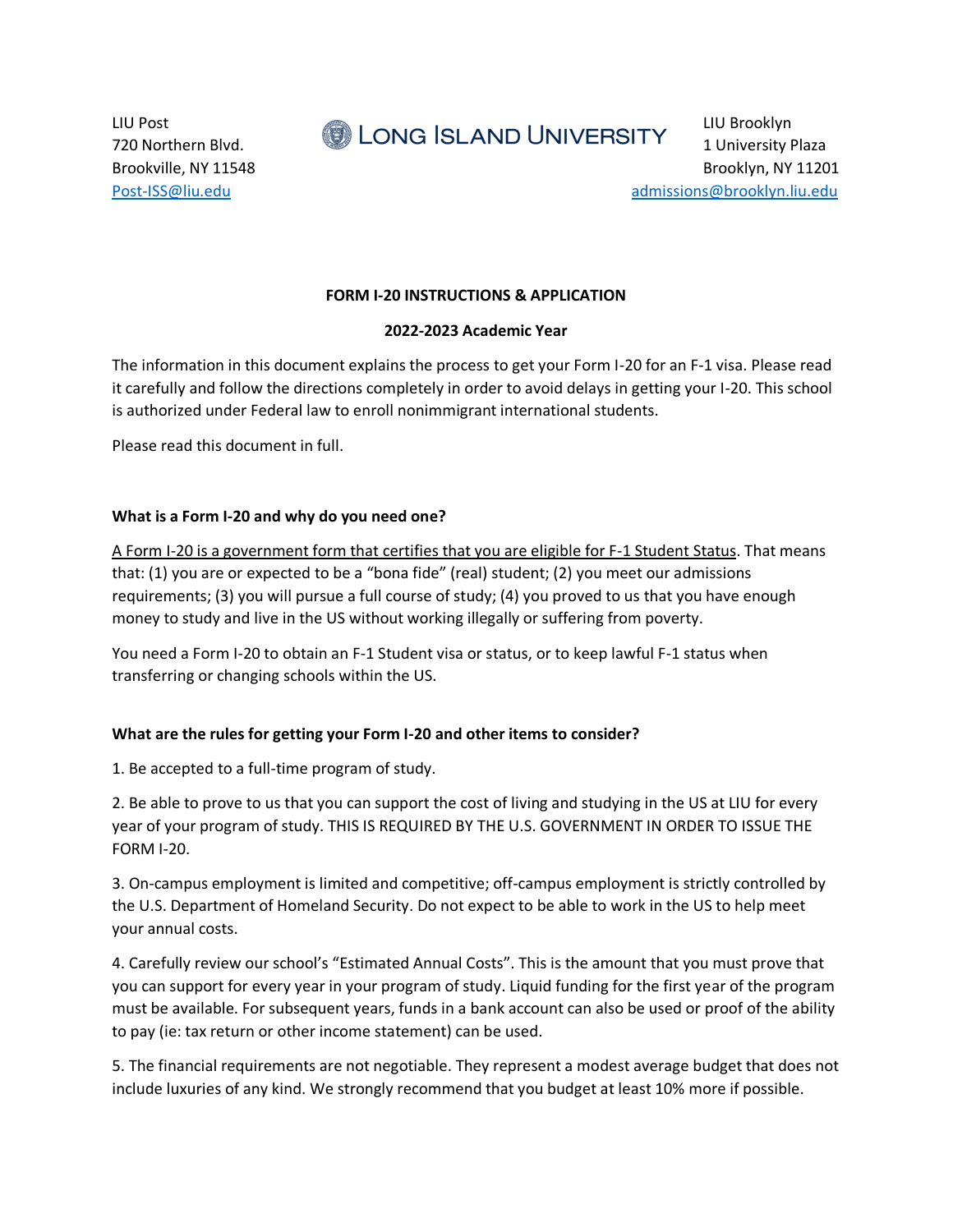Students and their families should look closely at the costs of living and studying at LIU and make careful plans to be sure your needs will be met.

6. Expect annual increases in tuition and living costs each year.

7. Sometimes, we may have to ask you to give us more proof of your funding- perhaps more than once. The U.S. government requires that we be sure, to the best of our ability, that you will have enough financial support during your stay.

# **Steps to complete the I-20 Process**

- 1. Complete the I-20 application.
- 2. Have your sponsor(s) complete the sponsor's affidavit and attach the required evidence.
- 3. Submit a copy of your passport.
- 4. If dependents (spouse and/or children under the age of 21) will be accompanying you to LIU, you must submit copies of their passport and marriage certificate (if applicable). You will need to show additional funding for dependents.
- 5. Submit all documents in one email to the ISS office at your respective campus.

## **Funding Sources & Evidence Requirements**

ALL DOCUMENTS YOU GIVE US MUST BE: Less than two months old and in English.

1. Funds from Sponsors (parents, relatives, friends, organizations). You may have as many sponsors as you need. Sponsors may provide you with support in the form of money and/or room and board. Each sponsor must complete the affidavit of support. A bank statement showing the available funds for the first year is required. For the subsequent years of the program, proof of the ability to pay is required. This can be in the form of personal income tax returns, pay stubs, etc. It cannot be from a business account. If there is no proof of income, the bank statement amount will be divided among the years of the program.

Free room and board is when you live with someone and don't have to pay for your room or food. Please request the separate application for free room and board.

- 2. Personal Funds come from your own resources, not those of anyone else. If your parents put money in your bank account, we will ask you to submit the evidence required of sponsors. Unless you have enough cash to support yourself for your entire program of study or can prove other sources of personal income, you will need a sponsor with an income sufficient to support you.
- 3. Funds from this School such as, a scholarship, assistantship, or fellowship. Not all College support covers the entire program of study or all expenses, so you most likely need additional support to meet your minimum annual costs for other living expenses, health insurance, etc.
- 4. Funds from an organizational or governmental scholarship: Copy of the final award letter from the organization on official letterhead. For non-governmental scholarships, you must also provide a bank statement or bank letter validating that funds detailed in the award letter are available for disbursement to the university.